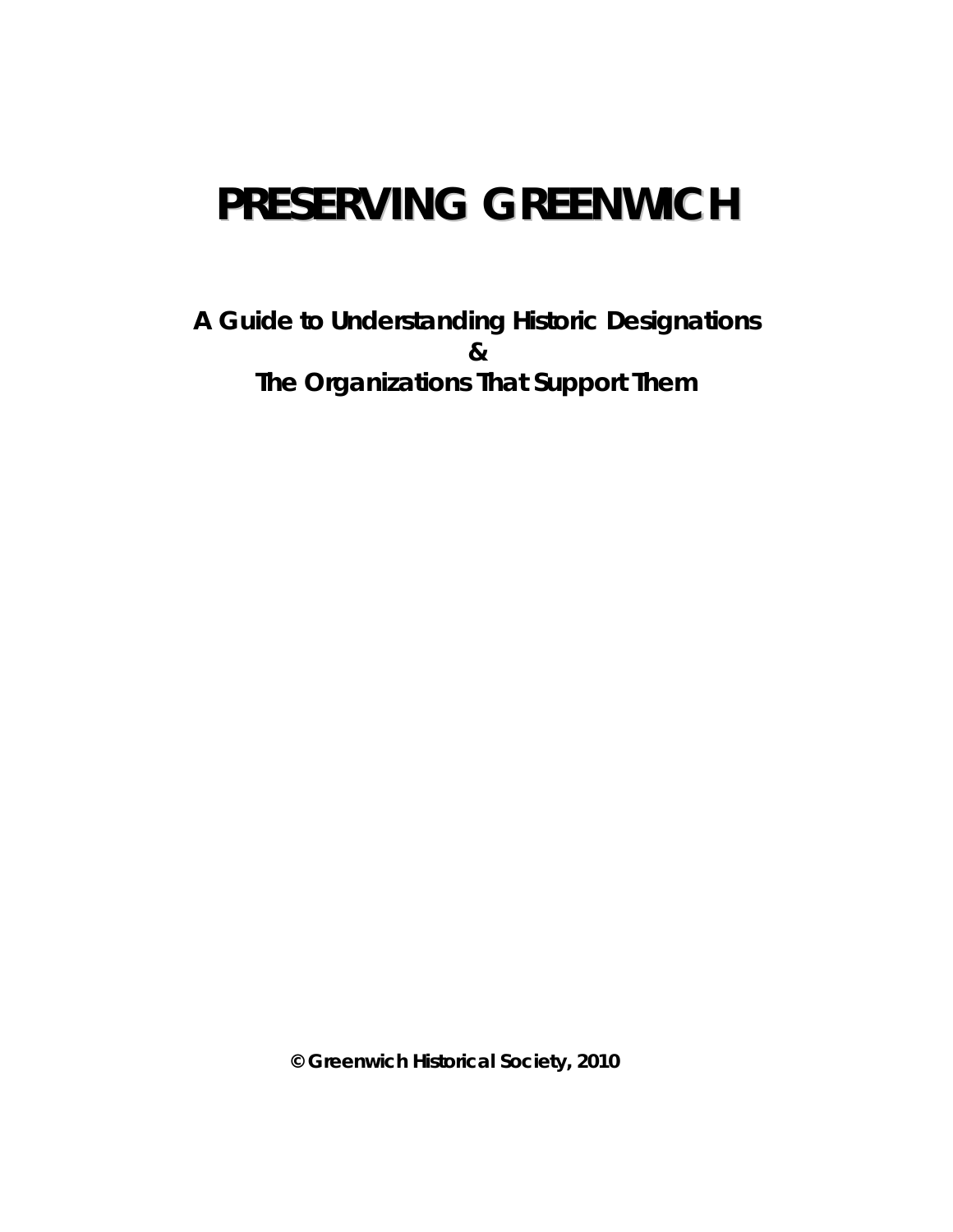There is a variety of designations for historic resources within the field of historic preservation. Most designations provide protection for the historic resource but in varying degrees. The following list defines those designations.

The State Register is an official listing of properties and sites important to the historical development of Connecticut. The criteria for inclusion are the same as for the National Register of Historic Places. All properties nominated to the National Register must first be placed on the State Register. There is no specific protection afforded properties listed on the State Register. In Greenwich there are nine extant properties on the State Register that are not listed on the National Register. www.cultureandtourism.org/history/ Round Hill Road.

#### **NATIONAL REGISTER OF HISTORIC PLACES**

Listing on the National Register draws attention **HISTORIC ZONES** to the historical significance of the building, object, district or road. While being on the list affords protection against certain federal interference, it does not by itself prohibit alterations or demolitions. There are 21 buildings, structures or roads and seven districts, each containing many contributing structures, on the National Register in Greenwich. www.cr.nps.gov/nr/

#### **NATIONAL HISTORIC LANDMARK (NHL)**

National Historic Landmark listing recognizes the www.greenwichct.org country's most important historic resources. The designation carries with a very high degree of protection. The only NHL in Greenwich is the Bush-Holley House (c. 1730) in Cos Cob, site of Connecticut's first art colony. One of the town's oldest buildings, Bush-Holley House was purchased by The Greenwich Historical Society and opened to the public as a museum a year later in 1958. www.cr.nps.gov/nhl/

#### **STATE REGISTER OF HISTORIC PLACES LOCAL HISTORIC DISTRICT/PROPERTY**

These districts and properties are locally designated and enjoy a high degree of protection. Once designated, no alterations can be made to the exterior without first applying for a Certificate of Appropriateness from the Historic District Commission. There are three Local Historic Districts in Greenwich, Strickland Road and Mill Pond Court district in Cos Cob, the Round Hill Road/John Street district, and the Stanwich district, and two local historic properties, 29 Taconic Road and 640 www.greenwichct.org

Planning and Zoning may grant Historic Overlay, either Historic Residential/Office Zone (HRO) or Historic Overlay Zone (HO), or Façade Easement status to properties in Greenwich. The designations allow for zoning bonuses in exchange for a property owner's agreement to preserve and protect a significant historic or architectural asset. After designation, any application for alteration to the historic structure is referred to the Historic District Commission for a Certificate of Appropriateness.

#### **GREENWICH LANDMARK REGISTRY**

Established by The Greenwich Historical Society, this program recognizes historically or architecturally significant buildings in Greenwich. Owners of eligible homes are invited to enroll in the program for a fee. The Historical Society conducts deed research, photographs the house and presents owners with a plaque. There are no restrictions or protections placed on the buildings in the program. As of 2010 there are close to 300 buildings documented. www.hstg.org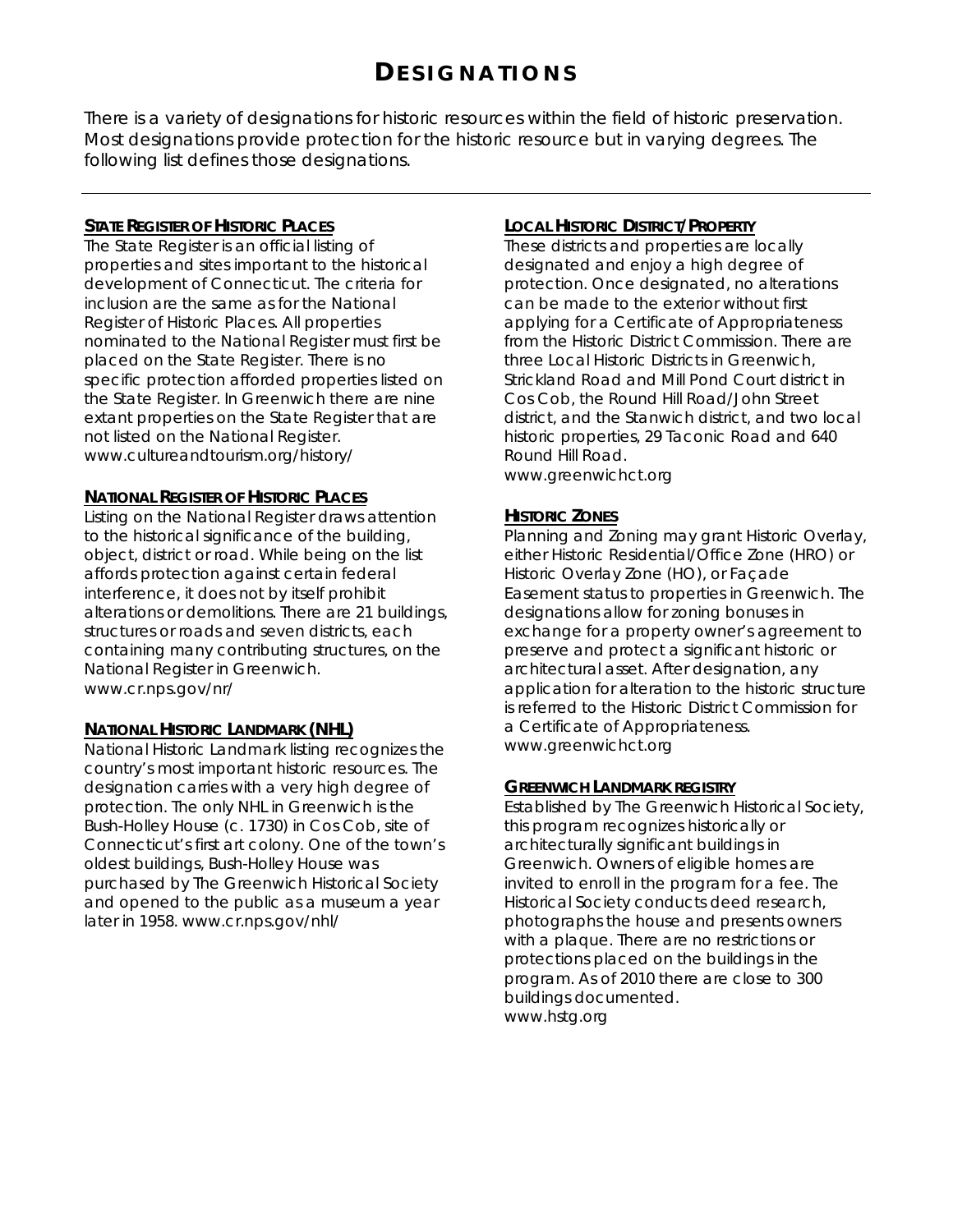# **O RGANIZATIONS**

There are several commissions and organizations involved in, and committed to, the process of protecting historic resources in the Town of Greenwich. They are listed below.



## **PLANNING & ZONING COMMISSION (P&Z)**

Diane Fox – Town Planner 203-622-7894

P&Z is responsible for all zoning decisions in Greenwich and engages in planning for future development of the town. The commission consists of five volunteer members and three volunteer alternates who are nominated by the Selectmen and appointed by the RTM. The staff, led by Town Planner Diane Fox, handles zoning applications and develops regulations. Chapter Two of the 2009 Plan of Conservation and Development encourages historic preservation.



### **HISTORIC DISTRICT COMMISSION (HDC)**

FiFi Sheridan – Chairman 203-622-5144

The HDC meets monthly and is comprised of five volunteer commissioners and five volunteer alternates who are nominated by the Selectmen and appointed by the RTM. The HDC's primary responsibility is to rule on all Certificate of Appropriateness applications for changes to structures in the Local Historic Districts and Properties. In addition they serve as an advisory panel to P&Z when questions affecting historic buildings arise, particularly when those sites are in National Register Districts. Often HDC review is required as a part of an application to P&Z. In 2009 the HDC facilitated the designation of the Town of Greenwich as a Certified Local Government.



### **ARCHITECTURAL REVIEW COMMITTEE (ARC)**

Cynthia Tyminski – P&Z Planner 203-622-7894

The ARC is an all volunteer, 12-member standing committee appointed by the Planning and Zoning Commission to advise them on certain applications. The ARC meets monthly to evaluate all applications for commercial projects and any residential projects of more than two units. They evaluate and comment on the proposed project's scale, streetscape and architectural integrity. They also review signage, awnings, colors and lighting as well as building materials and landscapes.



#### **THE GREENWICH HISTORICAL SOCIETY (GHS)**

Debra Mecky – Executive Director 203-869-6899

Based at the Bush-Holley Historic Site in Cos Cob, GHS is an independent not for profit organization, run by a professional staff and governed by a board of trustees. Its mission is to collect and preserve the cultural heritage and ongoing history of Greenwich and provide a center for its enjoyment and study. As well as being a resource for those seeking information about historic preservation, GHS sponsors the Greenwich Landmark Registry.

### **THE CONNECTICUT TRUST FOR HISTORIC PRESERVATION**

Helen Higgins – Executive Director 203-562-6312

The Connecticut Trust is a non-profit



organization based in Hamden. Their mission is to preserve the character and ensure the vitality of Connecticut's

historically significant places. The Trust's best tools are its traveling technical assistance program (email: circuitrider@cttrust.org) and website (www.cttrust.org). The site, which is a clearinghouse of useful information, includes a section for realtors, "Restoration Services Directory" of contractors, architects, consultants and craftsmen, FAQs and much more.

### **Greenwich Preservation Trust (GPT)**

Jo Conboy, Chairman 203 661-6343

The GPT was incorporated in November 2009 with a mission to preserve the rich historical and cultural resources found in the town. One of their projects is the preservation of the Thomas Lyon House, c. 1695, in Byram.

#### **OTHER ORGANIZATIONS**

Other organizations in town are also involved with historic preservation, among which are the Greenwich Point Conservancy, and the Israel Putnam House Association.